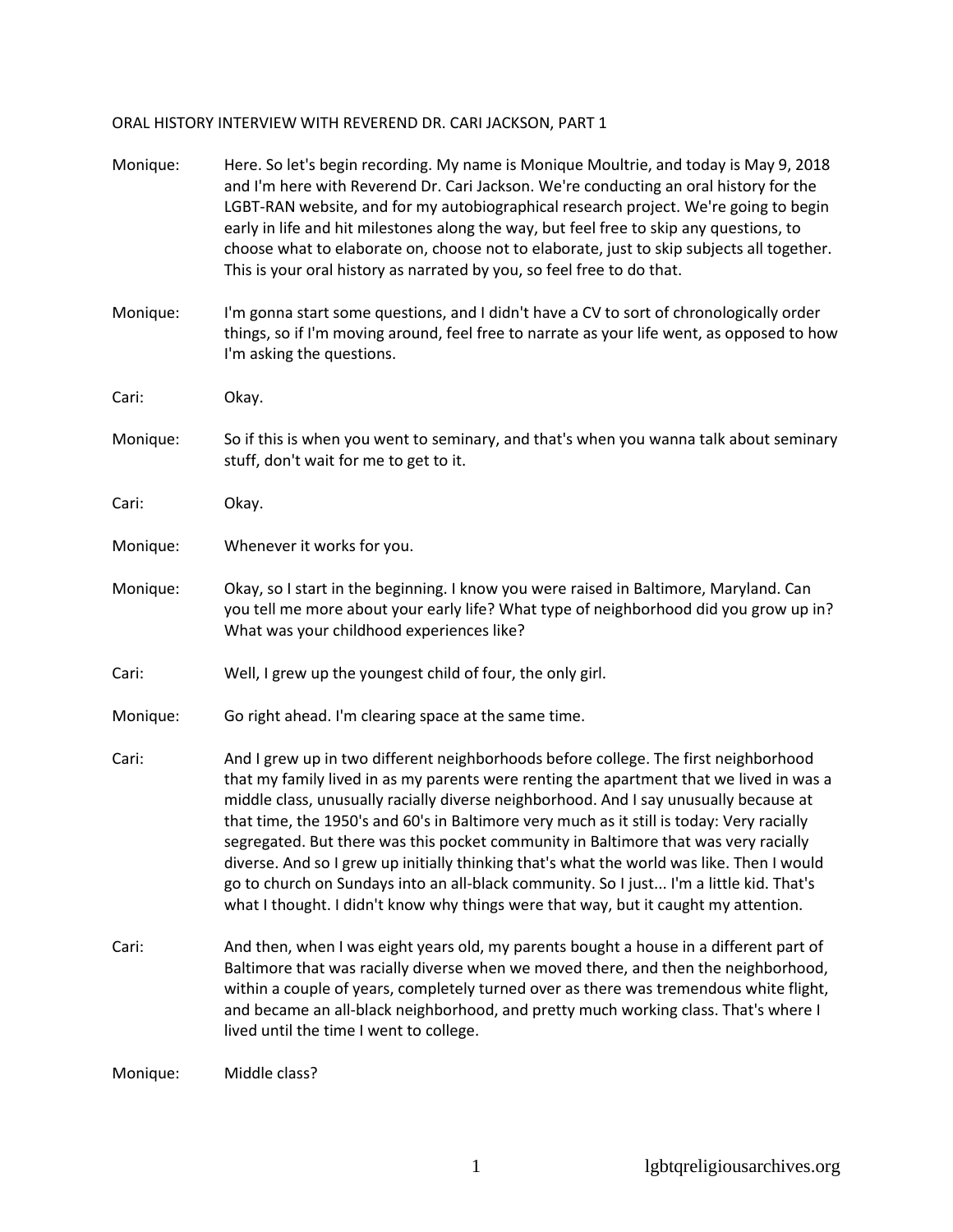Cari: Pardon?

Monique: Middle class? Working class?

- Cari: I'd say my family was working class, and very typical black Pentecostal family in that my father was the head of the household and mother, for most of my childhood, did not work out of the home, because that's... My father, it was important to him to be the provider and he didn't want his wife to work. So our finances were very determined by what my father brought in. My family did, all six of us, the two parents and the four kids, we worked as a team in cleaning the homes of wealthy white people. So I started working at age four, just learning how to dust and doing things like that.
- Cari: So very early on my world was very racialized in terms of who had access to what, and those kinds of things. I was trying to make sense of all of it. I was someone who learned early that I didn't fit various places. I didn't fit in working class black community, I think because I had earlier exposure to a different socioeconomic class. I didn't fit in church in some ways. In some ways I did and other ways didn't, because I felt God was bigger than what was being portrayed to me in church.
- Cari: So I grew up very early, not quite fitting, and then I was nine years old when I began recognizing that the gender of the people I had crushes on were... 90% were female, and I knew that was very different from my peers, my little nine-year-old peers. I was very quietly trying to navigate that. Then, when I was about 10, 11 I started realizing that one of my brothers seemed to have same-gender attraction as I did, and I saw how negatively and harshly my parents dealt with him. So I was determined to fix the feelings I had or, at a minimum, not let anybody know I had them, because I knew there was a high cost.
- Monique: So can you tell me, outside of your neighborhood, outside of working, what were some of the values that you were gaining as a young person?
- Cari: Both of my parents were very service oriented. They both believed strongly in giving to the community, helping the community be better. My father was a boy scout leader, and he helped lots of young boys, young men have structure and positivity in their lives that often would not have been there. And so I saw that, and that was important. My mother was very involved in school with all of us and then with voting and just a lot of... There was a real civic consciousness that my parents shaped in us, so when I was a young teenager, 13, 14, I was very involved in my own volunteer service. 'Cause that's what I grew up seeing and knowing.
- Cari: So when I was 13 I decided to volunteer in a children's hospital, 'cause I was thinking, "Oh, wow, that must really be hard to be a kid and be sick." 'Cause I had never been sick, so I was just imagining that must be really hard.
- Cari: Now, when I volunteered there, I couldn't have had any idea the kinds of experiences I would have. That it wasn't just children who were sick, but volunteering there I learned about child abuse. I knew nothing of it before. My very first day in the hospital I met a